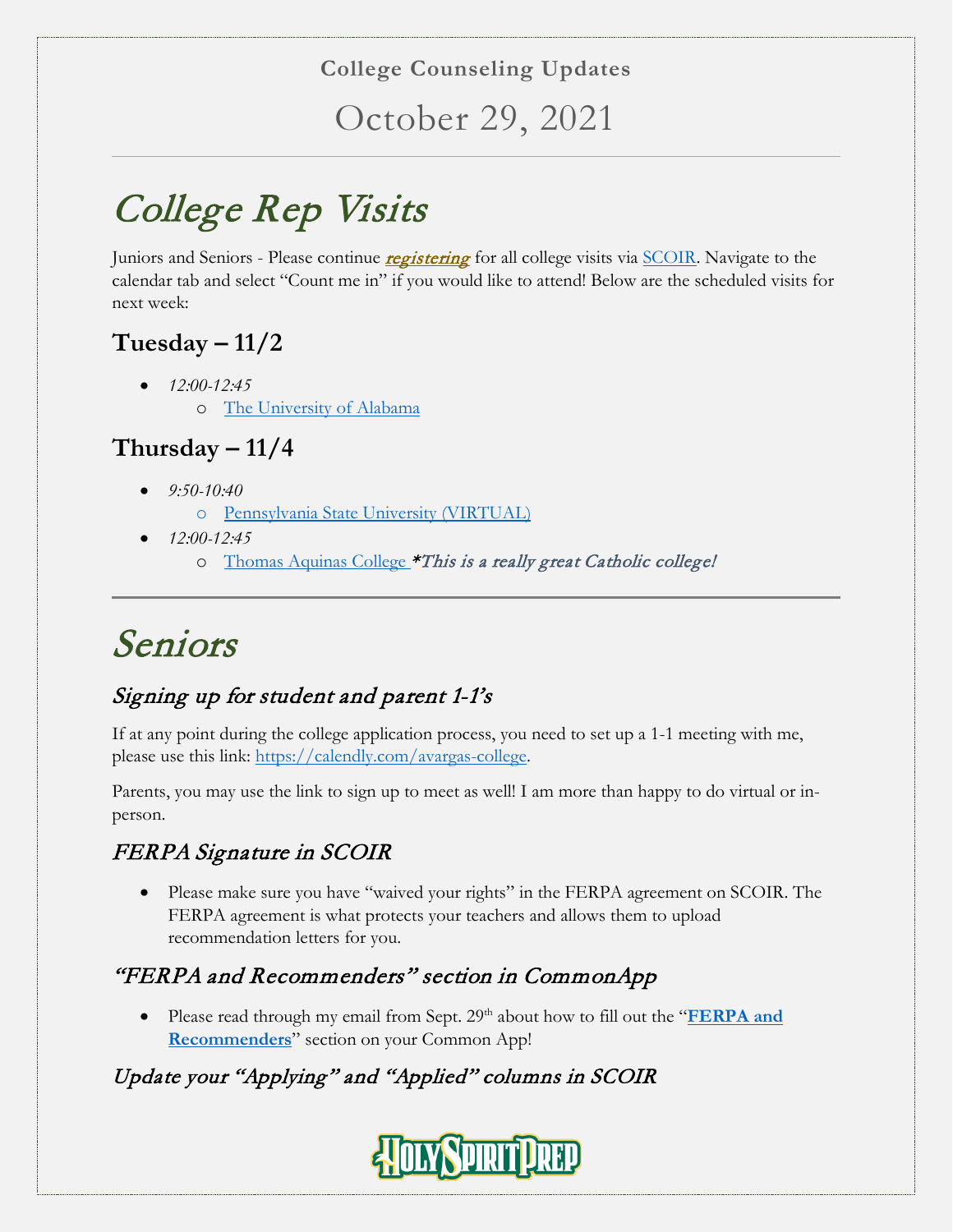## **College Counseling Updates** October 29, 2021

Any college you plan to submit an app for should be in the "Applying" column on SCOIR. Once you have completely sent in your application, please move the college to "Applied" right away, so I may know to send your documents. Images below:

| $\bigcirc$ | Following (3)<br>Schools your student likes                                      |  | Applying (1)<br>$\circledR$<br>Applications in progress |               |  | Applied (2)<br>◉<br>Submitted applications                |                          |  |
|------------|----------------------------------------------------------------------------------|--|---------------------------------------------------------|---------------|--|-----------------------------------------------------------|--------------------------|--|
|            |                                                                                  |  | Add a College                                           |               |  | Add a College                                             |                          |  |
|            | Appalachian State University<br>Boone, NC                                        |  | Centre College<br><b>THE</b><br>CENTRE<br>Danville, KY  | ٠<br>٠        |  | Where are you enrolling?<br>Drop your choice here.        |                          |  |
|            | Furman University<br>Greenville, SC                                              |  | Early Action Dec 1<br>Tasks complete 0/9                | Docs sent 0/4 |  |                                                           |                          |  |
| Georgia    | Georgia Institute of Technology (Mai<br>Atlanta, GA<br>$\bullet$<br>٠<br>Reach · |  |                                                         |               |  | University of South Carolina<br>Uof<br>Columbia, SC<br>ŠĆ |                          |  |
|            |                                                                                  |  |                                                         |               |  | Early Action Oct 15<br>Tasks complete 0/3<br>Target ·     | Pending<br>Docs sent 0/1 |  |
|            |                                                                                  |  |                                                         |               |  | Villanova University<br>Villanova, PA                     |                          |  |
|            |                                                                                  |  |                                                         |               |  | Early Decision Nov 1<br>Tasks complete 1/7<br>Reach ·     | Pending<br>Docs sent 0/4 |  |
|            |                                                                                  |  |                                                         |               |  |                                                           |                          |  |

### Upcoming EARLY ACTION Due Dates (November 1st)

- The following schools have an "Early Action" due date of **November**  $f^{\prime}$ **!** If you want to get your application out of the way early, don't miss it! Always be sure you are prepared and confident in your GPA and testing scores before committing to the early deadline though.
	- o Berry College
	- o Emory University
	- o Kennesaw State
	- o Mercer University
	- o And several others! Check SCOIR for details and due dates!

### FAFSA - "Free Application for Federal Student Aid"

• Get a head start and fill out your  $FASFA! Every family should do this, regardless of income,$ </u> since it is also your application to be *eligible the HOPE and Zell scholarships* here in Georgia! It will take an estimated 15 minutes. Please reach out with any questions!

Juniors